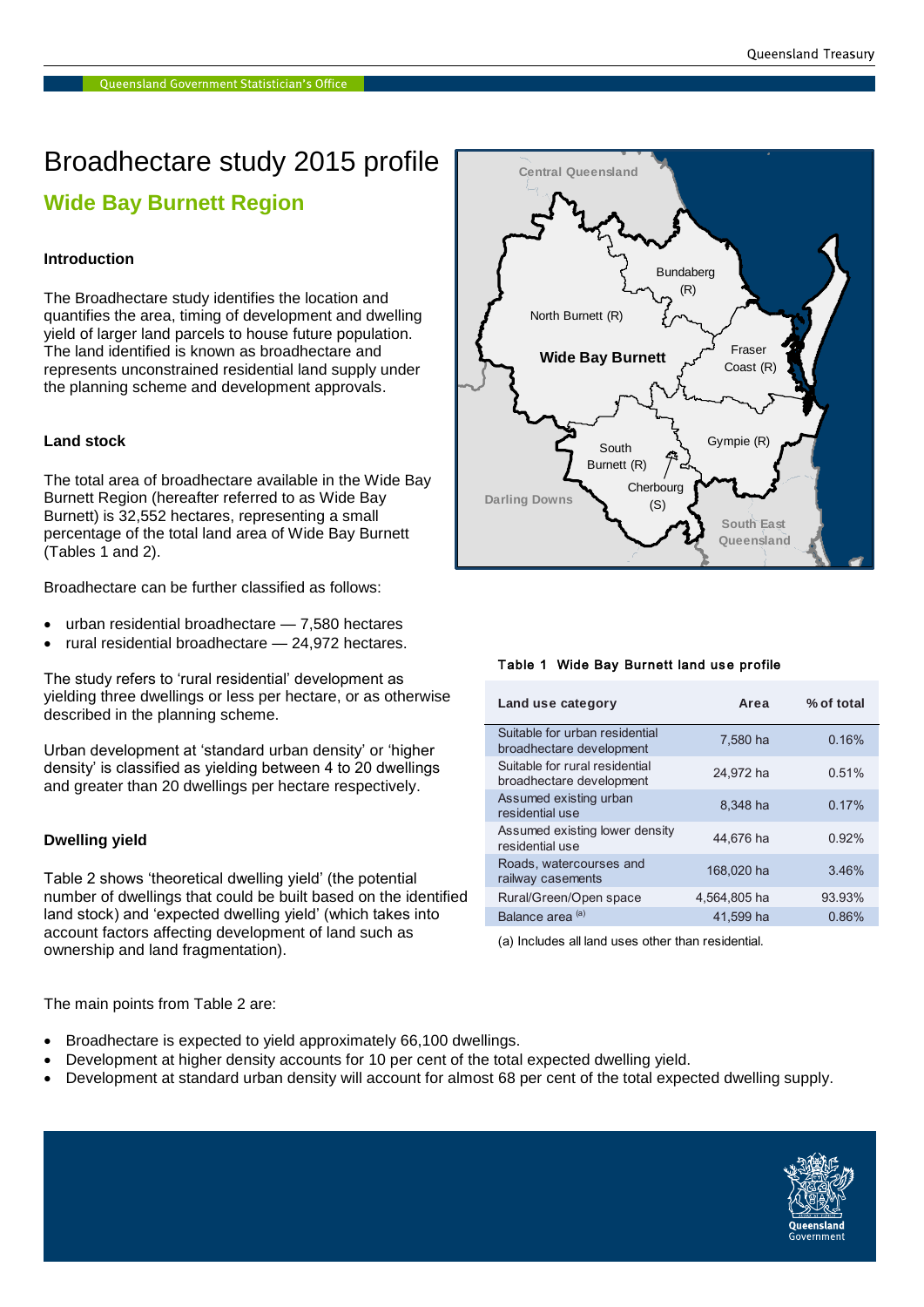|                | Broadhectare stock (hectares) |                 |         | Theoretical | (c)<br>Expected dwelling yield (dwellings) |               |               |         |           |
|----------------|-------------------------------|-----------------|---------|-------------|--------------------------------------------|---------------|---------------|---------|-----------|
|                | Higher                        | <b>Standard</b> | Rural   | Total       | dwelling yield                             | <b>Higher</b> | Standard      | Rural   | Total     |
| Timeframe      | density                       | urban density   | density | stock       | (dwellings) <sup>(b)</sup>                 | density       | urban density | density | dwellings |
| $0 - 2$ years  | 17                            | 502             | 1,888   | 2.407       | 5.934                                      | 588           | 3.776         | 1,469   | 1,469     |
| $2 - 5$ years  | 17                            | 776             | 1.752   | 2.545       | 9.451                                      | 490           | 5.317         | 682     | 682       |
| $5 - 10$ years | 5                             | 1.120           | 550     | 1.675       | 9.518                                      | 167           | 6.723         | 512     | 512       |
| $10+$ years    | 104                           | 553             | 245     | 902         | 6.951                                      | 2.134         | 3.339         | 76      | 76        |
| Not specified  | 116                           | 4.370           | 20.539  | 25.025      | 57,364                                     | 3,368         | 25.743        | 11.759  | 11,759    |
| Total          | 259                           | 7.321           | 24.972  | 32,552      | 89,218                                     | 6.747         | 44,898        | 14.498  | 66,147    |

# Queensland Government Statistician's Office<br>Table 2 Wide Bay Burnett broadhectare stock and dwelling yield <sup>(a)</sup>

(a) Components may not sum exactly to totals due to rounding.

(b) Yield if all broadhectare stock is developed irrespective of ownership and/or fragmentation.

(c) Yield has been reduced to account for likelihood of development due to factors such as ownership and fragmentation.

### **Stock composition**

The broadhectare stock in Wide Bay Burnett is located primarily within land parcels greater than 10 hectares in area (Table 3). For all broadhectare parcels, the difference between the overall parcel area (38,843 hectares) and the area available for development (32,552 hectares) indicates that some parcels are affected by physical or environmental constraints. The main points from Table 3 include:

- Residential stock is contained within 5,364 land parcels.
- Parcels less than or equal to 1.2 hectares account for 30 per cent of all parcels.
- Parcels sized 10 hectares or more account for over 62 per cent of the expected total dwelling yield from broadhectare land.

| Parcel size<br>Land      |                     | Total area               |                                     | Broadhectare area (hectares) |                |                                     | Expected dwelling yield (number) |                    |  |
|--------------------------|---------------------|--------------------------|-------------------------------------|------------------------------|----------------|-------------------------------------|----------------------------------|--------------------|--|
| categories<br>(hectares) | parcels<br>(number) | of parcels<br>(hectares) | Urban<br>residential <sup>(b)</sup> | Rural<br>residential         | Total<br>stock | Urban<br>residential <sup>(b)</sup> | Rural<br>residential             | Total<br>dwellings |  |
| $\leq$ 1.2               | 1599                | 873                      | 795                                 | 59                           | 854            | 3.811                               | 10                               | 3.821              |  |
| $1.3 - 2.0$              | 1504                | 2,756                    | 573                                 | 1.998                        | 2.571          | 3.481                               | 1.946                            | 5,427              |  |
| $2.1 - 4.9$              | 932                 | 2,886                    | 760                                 | 1.985                        | 2.745          | 4.790                               | 2.712                            | 7,502              |  |
| $5.0 - 9.9$              | 416                 | 3.030                    | 971                                 | 2.021                        | 2.992          | 6.657                               | 1.473                            | 8,130              |  |
| $10.0+$                  | 913                 | 29.298                   | 4.481                               | 18.908                       | 23.389         | 32.908                              | 8.357                            | 41.265             |  |
| Total                    | 5.364               | 38,843                   | 7,580                               | 24,972                       | 32,552         | 51,647                              | 14.498                           | 66,147             |  |

#### Table 3 Wide Bay Burnett broadhectare stock composition (a)

(a) Components may not sum exactly to totals due to rounding.

(b) Includes dwellings at higher and standard urban densities.

#### **Population capacity**

The preliminary estimated resident population of Wide Bay Burnett at 30 June 2014 was 288,600 persons (Source: ABS 3218.0). This is expected to increase to between 316,000 (low series) and 364,400 (high series) persons by 2026, representing population growth over the 2014–2026 period of between 27,400 (low series) and 75,800 (high series) (Source: *Queensland Government Population Projections*, 2013 edition).

The average household size for occupied private dwellings in Wide Bay Burnett at the time of the 2011 Census was 2.5 and 1.7 persons for houses and attached dwellings respectively. Table 4 shows that depending on average household size, broadhectare development could accommodate between 132,800 and 185,700 persons. Further development in existing residential areas, where the parcel size is less than 2,500 m<sup>2</sup>, could also accommodate additional population.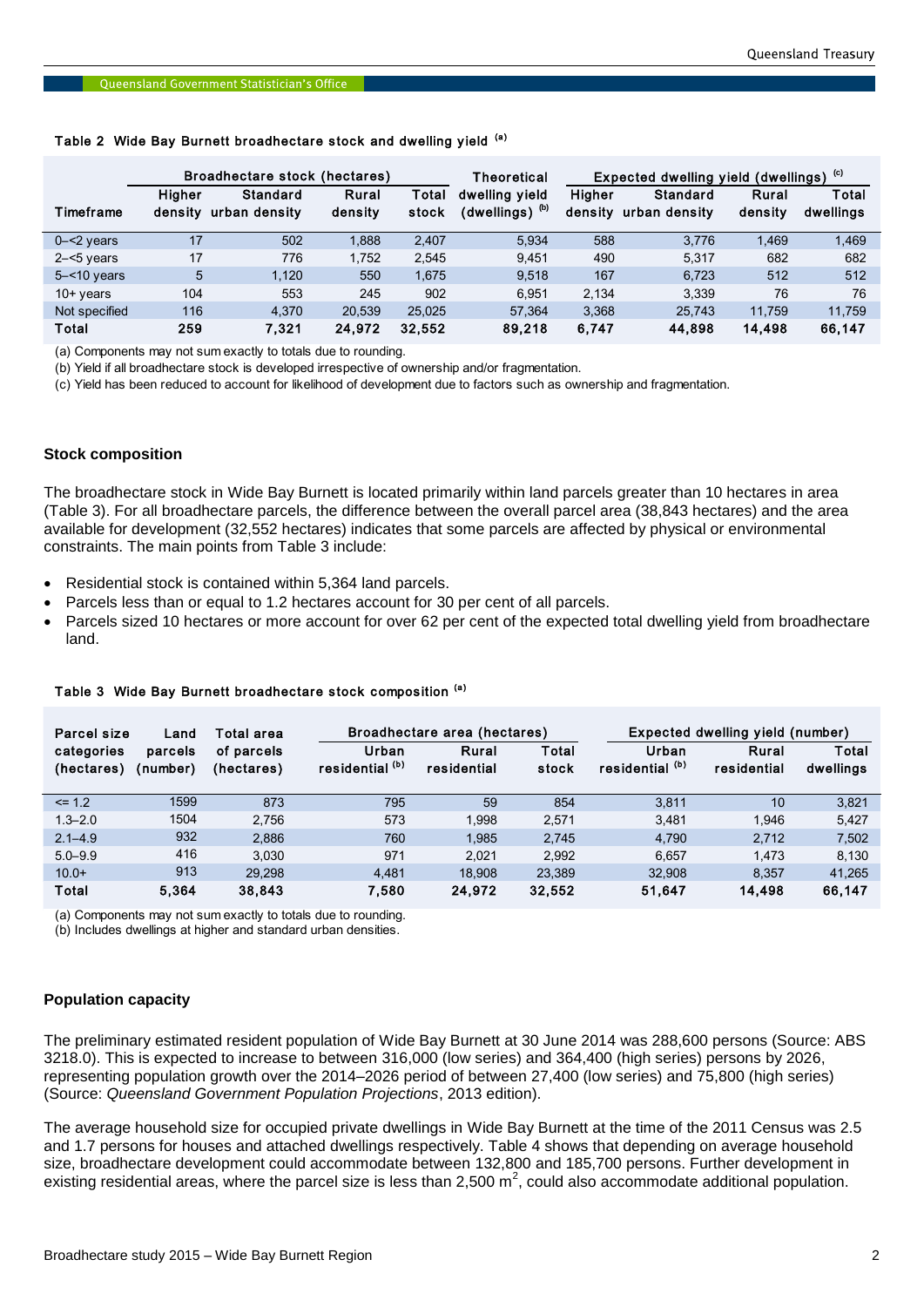| <b>Development</b>                 | Number of |                           | Household size (average persons per household) |                           |         |         |  |  |
|------------------------------------|-----------|---------------------------|------------------------------------------------|---------------------------|---------|---------|--|--|
| type                               | dwellings | 2.1                       | 2.3                                            | 2.5                       | 2.7     | 2.9     |  |  |
|                                    |           |                           |                                                | Possible population yield |         |         |  |  |
| Rural residential                  | 14.498    | 30,446                    | 33.345                                         | 36.245                    | 39,145  | 42,044  |  |  |
| Standard urban density residential | 44.898    | 94.286                    | 103.265                                        | 112.245                   | 121,225 | 130,204 |  |  |
|                                    |           |                           | Household size (average persons per household) |                           |         |         |  |  |
|                                    |           | 1.2                       | 1.4                                            | 1.6                       | 1.8     | 2.0     |  |  |
|                                    |           | Possible population yield |                                                |                           |         |         |  |  |
| Higher density residential         | 6.747     | 8.096                     | 9.446                                          | 10.795                    | 12.145  | 13,494  |  |  |
|                                    |           |                           |                                                |                           |         |         |  |  |
| Total                              | 66,143    | 132.828                   | 146,057                                        | 159.285                   | 172,514 | 185,742 |  |  |

# Queensland Government Statistician's Office<br>Table 4 Wide Bay Burnett population yields based on a range of household sizes (persons) (a)

(a) Count of all persons enumerated in the dwelling on census night, including visitors from within Australia.

Excludes usual residents who were temporarily absent on census night.

# **Total potential dwelling yield**

Land ownership and fragmentation are potential constraints to residential development, and adjustments have been made to the broadhectare stock by applying potential development rates to land parcels. Furthermore, existing vacant residential land stock below 2,500  $m^2$  has been added to the broadhectare supply. Broadhectare residential land supply based on these components indicates a total potential dwelling yield of approximately 72,500 dwellings (See Table 5).

It is important to note that this dwelling yield does not include dwellings that would have been achieved through infill and redevelopment of smaller parcels below the broadhectare model threshold of 2500  $m^2$ .

# **Dwelling demand**

Evidently, not all future dwelling demand will be met through development of broadhectare land. Nevertheless, an indicator of the adequacy of supply of residential land (broadhectare and vacant lots) can be calculated by comparing the total supply as indicated above with future demand.

To make an assessment of future demand and determine whether there is adequate supply of residential land, three scenarios of dwelling projections have been used based on the Queensland Government's population projection series low, medium and high. Figure 1 and Table 5 show, based on these scenarios, the amount of land supply in terms of years remaining.

# Figure 1 Wide Bay Burnett projected demand for land stock based on dwelling projections

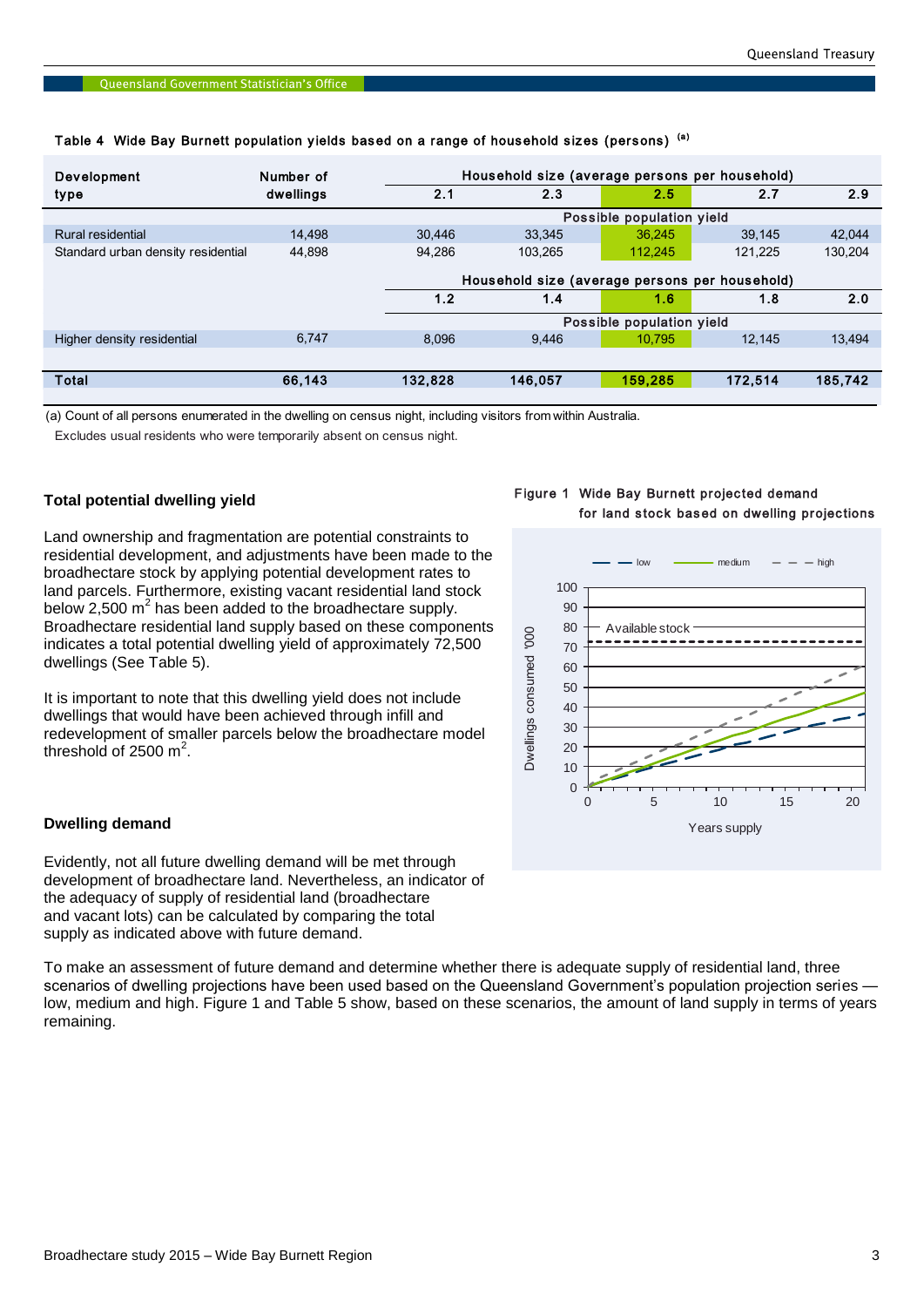Table 5 also shows that developed land parcels that are vacant account for 9 per cent of the total potential dwelling yield from broadhectare land.

#### Table 5 Wide Bay Burnett broadhectare supply scenarios

|                                                          | Demand for residential lots         | Supply - Stock of residential lots        |                                                       |                                                    |                     |
|----------------------------------------------------------|-------------------------------------|-------------------------------------------|-------------------------------------------------------|----------------------------------------------------|---------------------|
| <b>Dwelling</b><br>production<br>scenario <sup>(a)</sup> | Dwellings required<br>to 2036 $(b)$ | <b>Broadhectare</b><br>dwelling yield (c) | <b>Existing vacant</b><br>land parcels <sup>(d)</sup> | <b>Total potential</b><br>dwellings <sup>(e)</sup> | Years<br>supply (f) |
| Low trend                                                | 36,478                              | 66.147                                    | 6.354                                                 | 72.501                                             | n.a                 |
| Medium trend                                             | 46,833                              | 66.147                                    | 6.354                                                 | 72.501                                             | n.a                 |
| High trend                                               | 61.087                              | 66,147                                    | 6.354                                                 | 72,501                                             | n.a                 |

(a) Based on dwelling projection levels produced in 2013. (e) Supply of residential lots.

household and dwelling projections, 2013 edition. broadhectare land.

(c) Adjusted to take into account the propensity of development. The mass of a Supply beyond projection range

(d) Estimate of vacant residential parcels at January 2015.

(b) Dwellings required to 2036 based on Queensland Government (f) Illustrative only, if no development occurs outside of

# **Conclusion — Wide Bay Burnett**

The study has estimated that the total area of broadhectare available for residential development is 32,552 hectares. If this land were fully developed it has the potential to yield approximately 66,100 dwellings and accommodate 159,300 persons, using current average household sizes.

Based on current medium series household projections and the expected broadhectare dwelling yield, the available residential land stock indicates that supply is beyond the projection range.

Queensland Government Statistician's Office <http://creativecommons.org/licenses/by/3.0/au><br>Queensland Treasury exercise http://creativecommons.org/licenses/by/3.0/au © The State of Queensland [www.qgso.qld.gov.au](http://www.qgso.qld.gov.au/) (Queensland Treasury) 2015